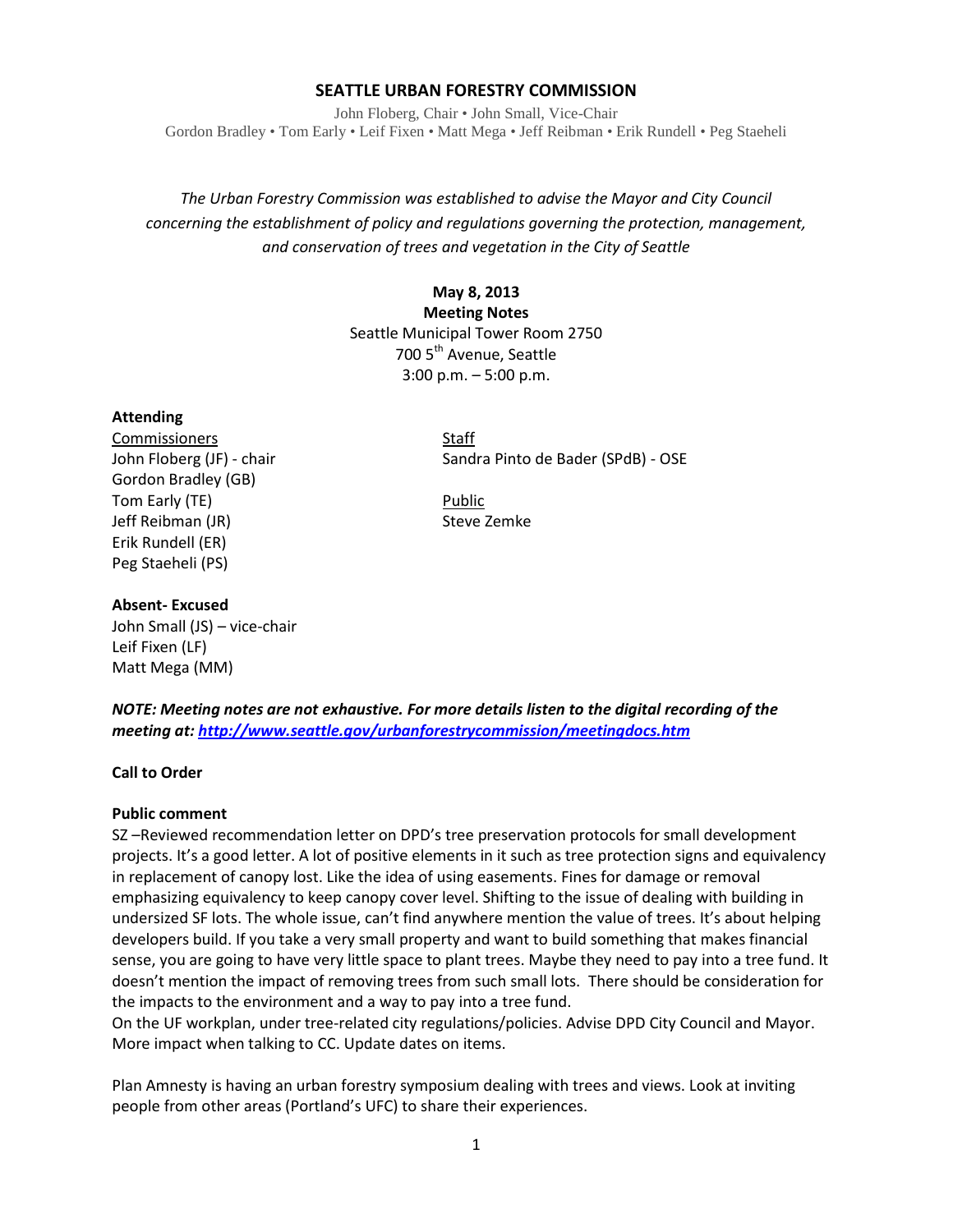John F – I've been trading calls with the head of the UFC in Portland. I'll see what comes out of that.

## **Approval of April 3 and April 10 meeting notes**

**ACTION**: **A motion was made to approve the April 3 meeting notes as written. The motion was seconded and carried.** 

**ACTION**: **A motion was made to approve the April 10 meeting notes as written. The motion was seconded and carried.** 

**Recommendation to DPD on tree preservation in small development projects – possible vote** PS – this comes out from of a lot of community comments, a few presentations we've had and was stimulated to action by the issue brought up by Irene.

TE – point 1, a) site visit – photos of trees or photos of the lot lines? PS – photos of subject trees from all four directions and other photos should reflect the full property, including neighboring trees.

JR – item G, permanent easements. I struggle with that one.

PS – an easement on a property under re-development places that property under development code. Maybe it should only say 'easement' not 'permanent'.

JR – it seems like an undue burden for a small project. If the tree is required in needs to be maintained before certificate of occupancy is issued.

PS – the project is built, people are living there, the tree dies in a storm. How do we ensure there is

ER - space for another tree. People sometimes pave over that space and no tree comes back.

JR – should focus on maintaining compliance and not be related to the one specific tree.

## **ACTION**: **A motion was made to approve the letter as amended. The motion was seconded and carried.**

Peg will send the final letter to Sandra.

## **DPD letter to CM Conlin on Small Lot Development in SF zones – initial conversation**

JF – JS brought this item to our attention. Steve referred to it during public comment and said that there is no mention of trees at all. Is this your reaction as well?

TE – there is inconsistency in the square footage allowed going to 2,000 sq ft and this would certainly affect trees.

JF – the tree points system that would apply to these cases. There was a threshold under which requirements changed.

TE – there was a minimum density number.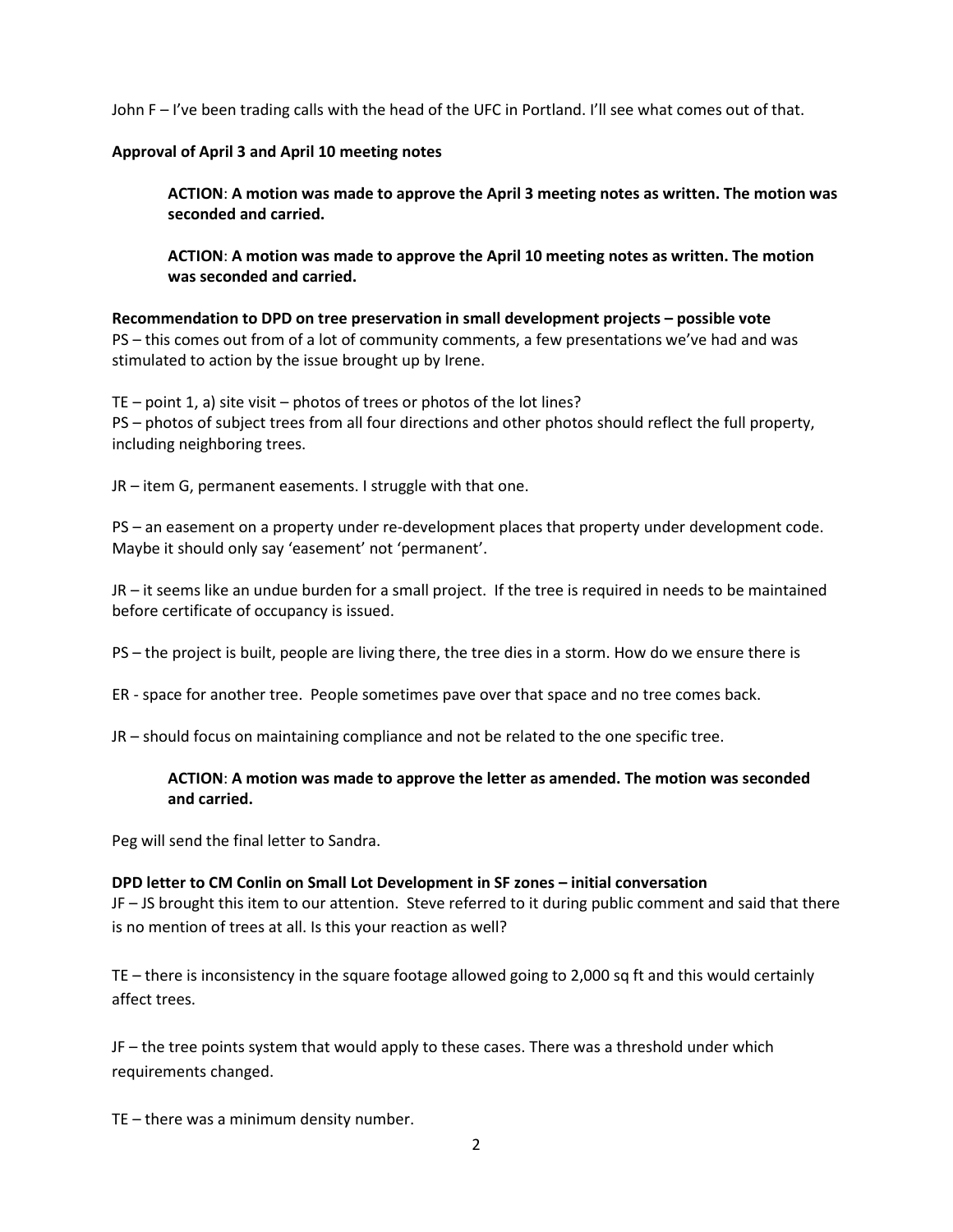JR – 2,000 for a SF lot is very, very small. Any recommendation about trees would have to be made based on the existing points system. Would be a matter of going back and looking at the tree point system and see how it would apply to lots this size.

JF – would the points system be sufficient in these cases?

JR – my gut feeling is that it wouldn't only be sufficient but more than enough for smaller lots. Same density of trees with a smaller lot and larger house footprint, so it would be a denser level of trees.

JF – Steve mentioned contributing to a fund.

JR – I struggle with that because we've talked about it a lot in the past. Apart from the legal implications around it, the question of how to spend the money and where, would be complicated. I would lean toward highest and best use of the money (likely away from the property) and that's going to cause problems with people in the neighborhood.

JF – when you build a skinny house that is tall then you have light issues. Are there lots of cases where a bigger footprint house would necessitate paying to a fund due to the fact that they can't plant trees?

JR – the tree point system had a fund built in.

TE – the way it's justified is that the tree fund is optional.

JF – if this is invoking the points system. Maybe we can bring the points system next to the letter to do a comparison.

JEFF WILL DO A BIT OF PREP ON TREE POINT SYSTEM. ADD TO NEXT WEEK'S AGENDA. TOM WILL LOOK INTO TYPE II EXCEPTION CRITERIA.

JR – shadow casting would be a big issue. You could also talk about views. But because it's an exception you might have more traction. It doesn't say what the criteria would be, but a Type 2 process is fairly good.

TE – I'll try to figure out what type of criteria would be included.

JR – the biggest things they'd be looking at is site topography, they would also look at context around it.

JF – let's bring this back for the next meeting on 5/22.

## **UFSP update process**

TE – attended two meetings with IDT members, Phyllis and Meg Moorehead (Council Central Staff). Have deliberated on content and structure. A balance on the management portion and infilling and bolstering how the plan is going to read as a stewardship plan. It's an interesting process in that it will